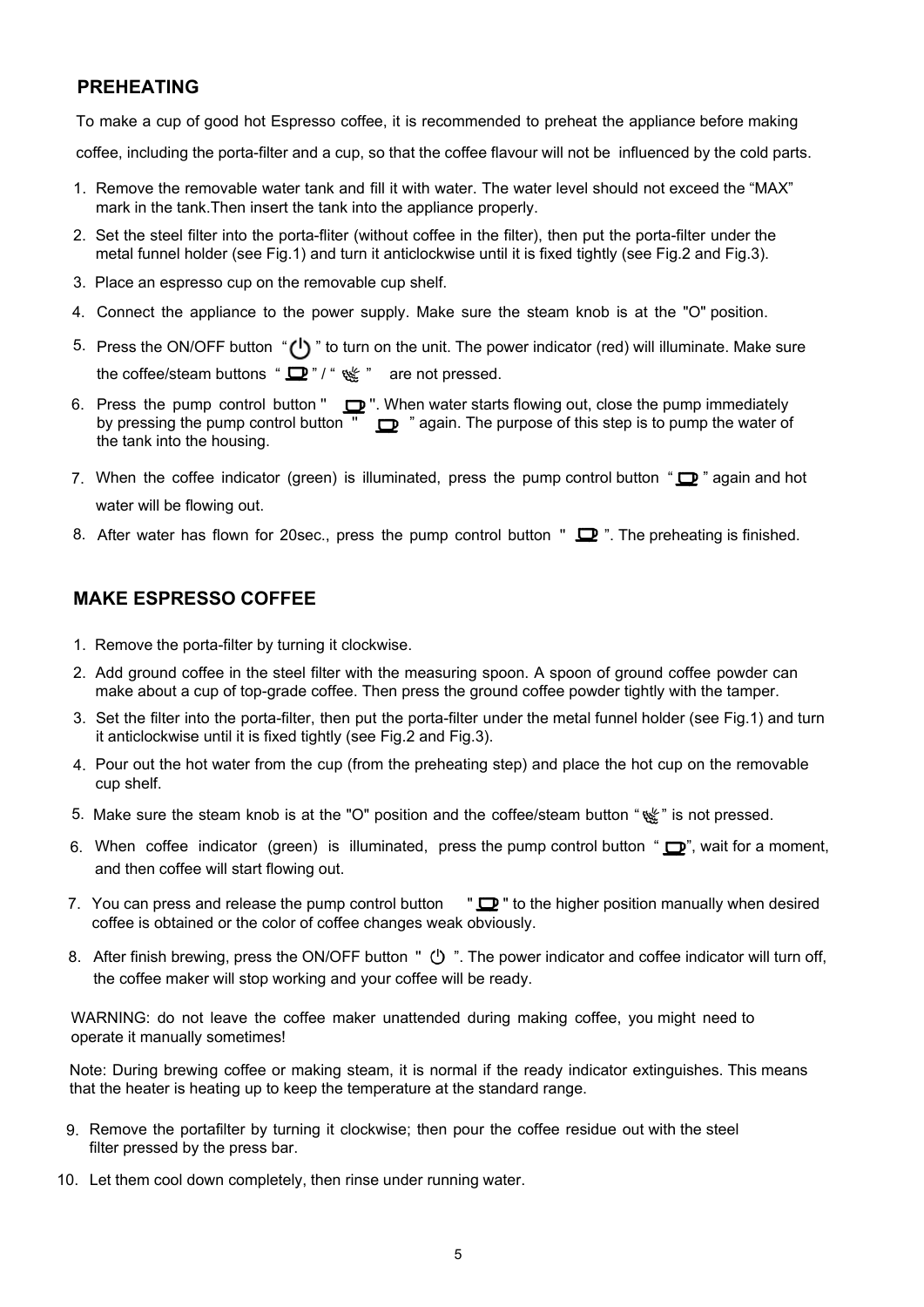# **MAKE CAPPUCCINO**

You can get a cup of cappuccino by topping a cup of espresso with frothing milk.

**Note:** During making steam, the metal funnel must be assembled in position.

#### **Method:**

- 1. Prepare espresso first, using a suitable cup/container, according to the part "MAKE ESPRESSO COFFEE". Make sure the steam knob is at the "O" position.
- 2. Press down the coffee/steam button "  $\frac{160}{12}$ " to the lower position and wait until the steam indicator (yellow) illuminates.
- 3. Fill a jug with about 100 grams of milk for each cappuccino cup you want to prepare. It is recommended to use cold, whole fat milk.
- 4. In order to get better quality of frothing milk, it is recommended to keep steam knob at open position for approx 15sec. , since the initial steam contains too much water. Then turn the knob at "O" position and conduct next step.
- 5. Insert the steam wand into the milk about two centimeters, then turn the steam knob slowly anticlockwise. Steam will begin coming out from the steam wand. Frothed milk is produced by moving vessel up and down for several times.

**Note:** Never touch steam outlet during steam jetting - be careful not to get burned.

**Note:** Never turn the steam knob rapidly. The steam might accumulate in short time which may increase the potential of risk of explosion.

- 6. When frothing milk is ready, you can turn the steam knob to the "O" position.
- 7. After producing frothing milk (every time), please follow the procedure below to protect the steam outlet from being blocked: put an empty jug under the steam band, then turn on the steam knob and press once the pump control button " $\Box$ ". The pump will pump water. After water is flowing out for 30 sec., press again the pump control button " $\Box$ ". Finally clean the steam outlet with a wet sponge. Be cautious not to get burned!
- 8. Press and release the ON/OFF button " $\bigcup$ " to turn off the appliance.
- 9. Pour the frothed milk into the prepared espresso cup. Now your cappuccino is ready. Sweeten if desired, and sprinkle the froth with a little cocoa powder or cinammon.

**Note 1**: If the steam outlet is blocked, please follow the procedure below: (1) turn the steam knob to "O" position and let coffee maker cool down for about half an hour, (2) poke the steam outlet for several times with a needle of about 1mm diameter, (3) press once the coffee/steam button "  $\frac{1}{2}$ " and turn on the steam knob to check if the appliance can produce steam normally when the steam indicator (yellow) illuminates. Please contact the service department if the appliance still cannot produce steam after above.

**Note 2**: after steaming, it is recommended to allow coffee maker to cool down at least for 5 min. before making coffee again. Otherwise burnt odor may occur in your Espresso. If you want to make coffee immediately, follow the next steps: (1) press and release the steam button " sume, then dip the steam wand into a cup; (2) press the pump control button " $\Box$ " once and turn on the steam control knob (there will be water flow out from steam wand). After the ready indicator extinguish, press and release the pump control button " $\mathbf{\Omega}$ " again, then turn the steam control knob to "O" position. When the ready indicator illuminates, you can start to brew coffee again.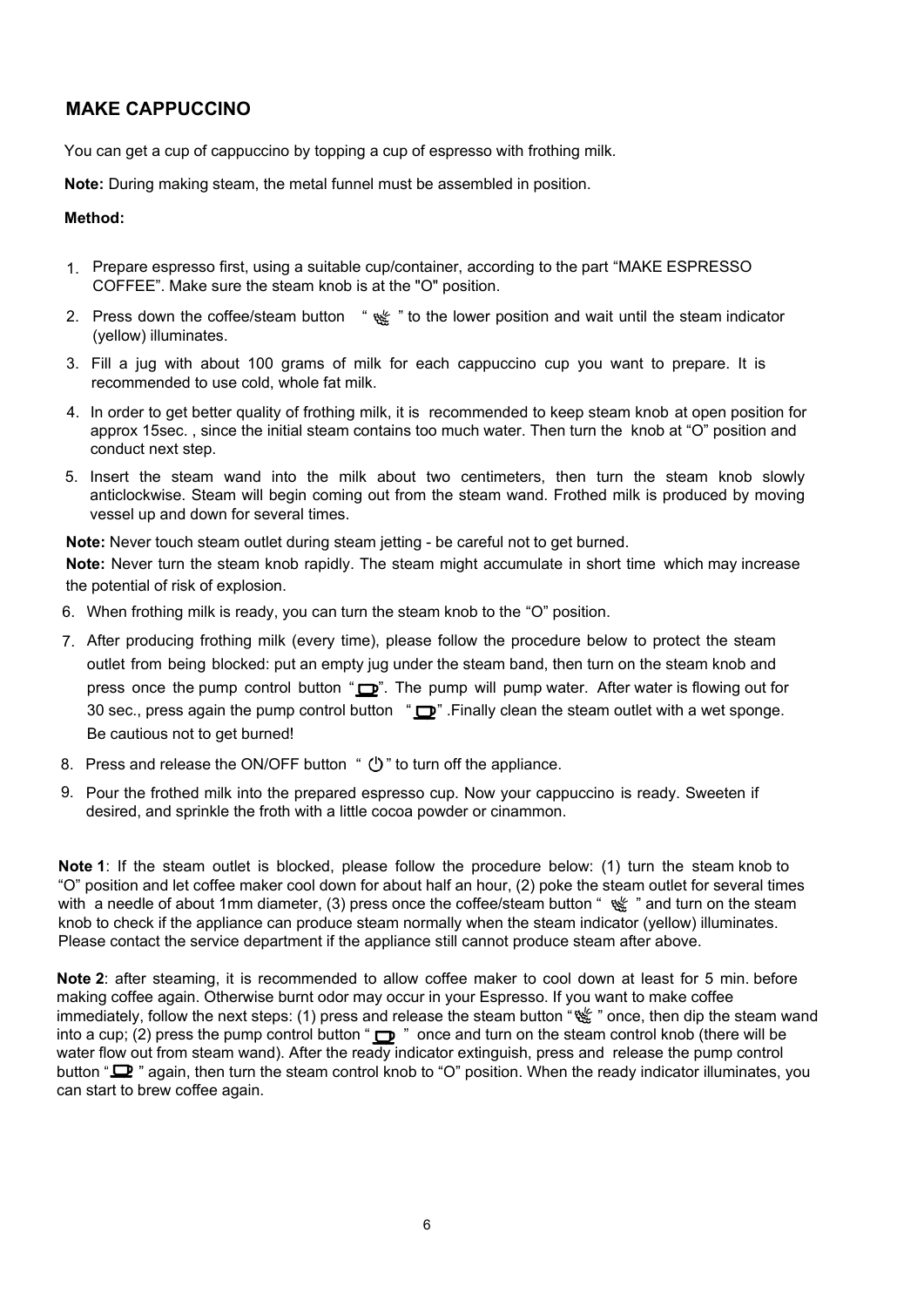## **FROTHING MILK / PRODUCING STEAM TO HEAT LIQUIDS**

The steam wand can be used to froth milk and make hot beverages like drinking hot chocolate, water or tea.

#### **Method:**

- 1. Remove the removable water tank and fill it with water. The water level should not exceed the "MAX" mark in the tank. Then insert the tank into the appliance properly.
- 2. Connect the appliance to power supply.
- 3. Press down the ON/OFF button " $(')$ " to turn on the unit. The power indicator (red) illuminates.
- 4. Press once the pump control button "  $\Box$  ". Make sure the coffee/steam button "  $\mathcal{L}$  " is not pressed. The pump will pump water. When water is flowing out, close the pump immediately.
- 5. Press down the coffee/steam button "  $\frac{160}{16}$  " to the lower position and wait for a moment, the appliance begins to heat until the (yellow) lamp illuminates, which means that heating is finished.
- 6. Dip the steam wand into the liquid to be heated. If you want to froth milk, dip the steam wand about 2 cm. into milk. Turn the steam knob anti-clockwise slowly to start making steam.
- 7. When desired result is reached, you can turn the steam knob to "O" position and press the coffee/ steam button "  $\frac{1}{2}$ " to the higher position.
- 8. After producing frothing milk (every time), please follow the procedure below to protect the steam outlet from being blocked: put an empty jug under the steam band, then turn on the steam knob and press once the pump control button " $\Box$ ". The pump will pump water. After water is flowing out for 30 sec., press again the pump control button " $\mathbf{P}$ ". Finally clean the steam outlet with wet sponge. Be cautious not to get burned!
- 9. Press and release the ON/OFF button "  $\bigcup$  " to cut off the power source.

**Note**: If the steam outlet is blocked, please follow the procedure below: (1) turn the steam knob to "O" position and let coffee maker cool down for about half an hour, (2) poke the steam outlet for several times with a needle of about 1mm diameter, (3) press once the coffee/steam button "  $\frac{166}{12}$ " and turn on the steam knob to check if the appliance can produce steam normally when the steam indicator (yellow) illuminates. Please contact the service department if the appliance still cannot produce steam after above.

**Note**: after steaming, it is recommended to allow coffee maker to cool down at least for 5 min. before making coffee again. Otherwise burnt odor may occur in your Espresso. If you want to make coffee immediately, follow the next steps: (1) press and release the steam button " " once, then dip the steam wand into a cup; (2) press the pump control button " $\Box$ " once and turn on the steam control knob (there will be water flow out from steam wand). After the ready indicator extinguish, press and release the pump control button "  $\Box$ ", then turn the steam control knob to "O" position. When the ready indicator illuminates, you can start to brew coffee again.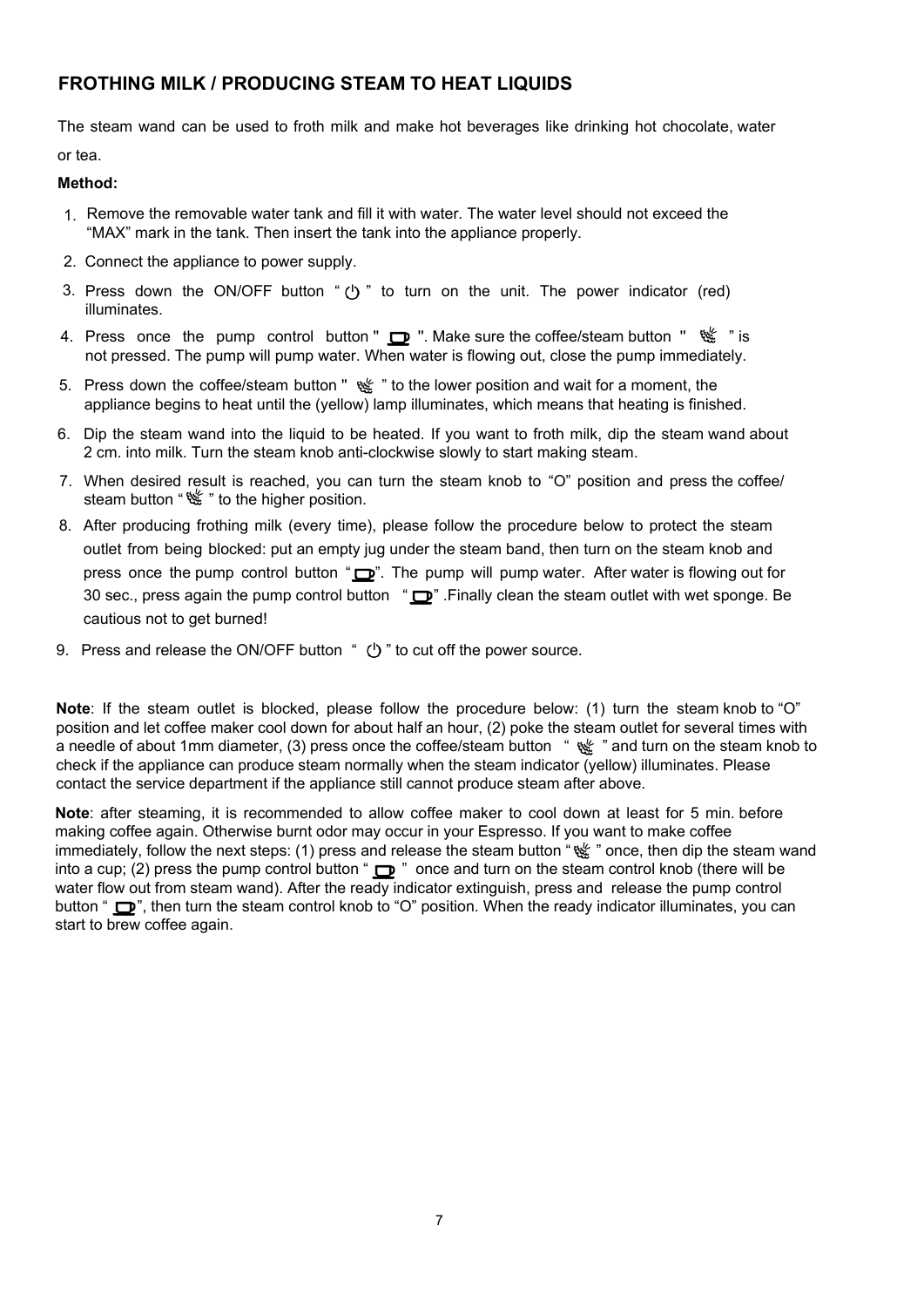# **AUTOMATIC POWER OFF FUNCTION**

After pressing ON/OFF button, the appliance will turn off automatically within 25 minutes.

#### **CLEANING AND MAINTENANCE**

- 1. Make sure to unplug this appliance before cleaning and let it cool down completely.
- 2. Clean housing of coffee maker with moisture-proof sponge often. Clean water tank, drip tray and removable shelf regularly, then dry them.

**Note:** Do not clean with alcohol or solvent cleanser. Never immerse cord, plug or unit in water for cleaning.

- 3. Detach the metal funnel by turning it clockwise. Take out and throw away all coffee residue, then clean it with cleanser and rinse with clear, fresh water. Do not wash the metal funnel in a dishwasher.
- 4. Clean all the attachments with water and dry them thoroughly.

Note: Clean the appliance after every use in order to make it work properly.

# **REMOVING MINERAL DEPOSITS**

- 1. To keep your coffee maker operating efficiently, internal piping is clean and have the best coffee flavor, every 1-2 months you should clean away the mineral deposits left by the water according to the water quality in your area and the use frequency.
- 2. Fill the water tank with water and descaler to the max level as indicated on the water level gauge (the proportion of water and descaler is 4:1, the details should be listed in the instructions of descaler). Please use only "household descalers". You may also use citric acid instead of the descaler (the proportion of water and citric acid is 100:3).
- 3. According to the program of preheating, put the metal funnel (without coffee powder in it) and carafe (jug) in place. Brew water per "PREHEATING".
- 4. Press down the ON/OFF button " (')" to turn on the unit, the power indicator (red) will be illuminated, you should press the pump control button "  $\mathcal{C}$  " to the lower position, make sure the coffee/steam button "  $\Box$ " is at the higher position, when there is water flowing out and close the pump by pressing the pump control button " $\mathbf{D}$ " again, and wait for a moment, the coffee maker begins to be heated.
- 5. When the ready indicator (green) illuminates, it shows the heating is finish. Press down the pump control button " $\mathbf{D}$ " to the lower position and make two cups of coffee (about 2Oz). Then close the pump and wait for 5s.
- f. Press down the coffee/steam button " " to the lower position, waiting for until the yellow indicator is illuminated. Make steam for 2min., then turn the steam knob to the "O" position to stop making steam. Press the ON/OFF button "  $\circ$ " to turn off the unit immediately, make the descalers deposit in the unit at least 15 minutes.
- 7. Restart the unit and repeat steps 4-6 at least 3 times.
- 8. Then pressing and release the coffee/steam button " the higher position, when the green lamp is illuminated, press down the pump control button " $\mathbf{P}$ " to the lower position to brew until no descaler is left.
- 9. Then start brewing coffee (without coffee powder) with tap water in the MAX level. Repeat steps 4-6 for 3 times (not necessary to wait 15 minutes in step 6), then brew until no water is left in the tank.
- 10. Repeat step 9 at least 3 times to make sure the piping is totally clean.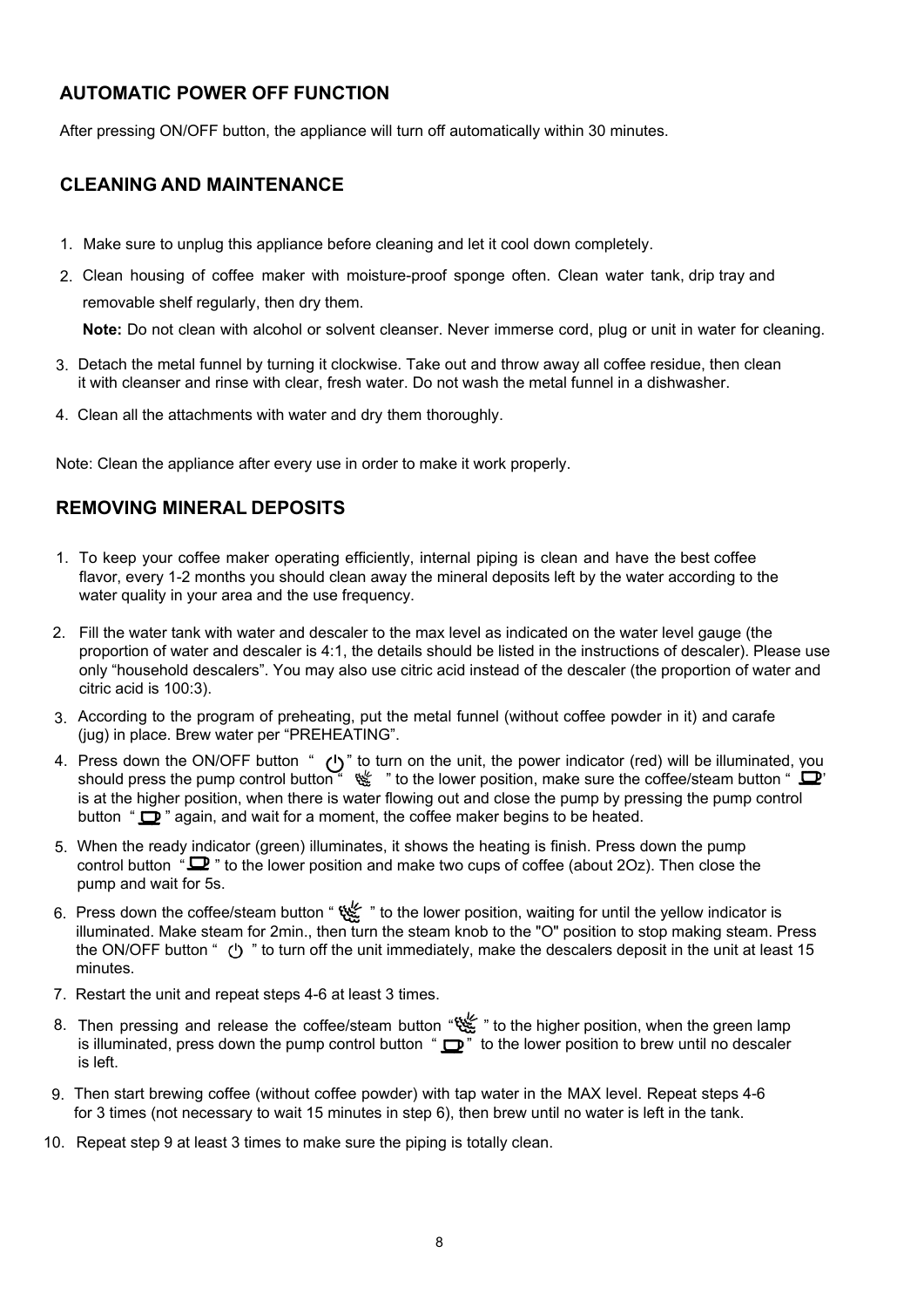# **TROUBLESHOOTING**

| Symptom                                            | <b>Possible Cause</b>                                                                               | <b>Corrections</b>                                                                                                                                                                                                       |
|----------------------------------------------------|-----------------------------------------------------------------------------------------------------|--------------------------------------------------------------------------------------------------------------------------------------------------------------------------------------------------------------------------|
| Water leaks from the bottom of<br>coffee maker.    | There is much water in the drip<br>tray.                                                            | Please clean the drip tray.                                                                                                                                                                                              |
|                                                    | There is malfunction of the coffee<br>maker.                                                        | Please contact with the authorized<br>service facility for repairing.                                                                                                                                                    |
| Water leaks from the outer<br>side of filter.      | coffee<br>There<br>is<br>some<br>powder on filter edge.                                             | Get rid of them.                                                                                                                                                                                                         |
| Acid (vinegar) taste exists<br>in Espresso coffee. | No correct cleaning after<br>cleaning mineral deposits.                                             | Clean coffee maker as per content<br>in "before the first use" for several<br>times.                                                                                                                                     |
|                                                    | The coffee powder is stored in a<br>hot, wet place for a long time. The<br>coffee powder turns bad. | Please use fresh coffee powder, or<br>store unused coffee powder in a<br>cool, dry place. After opening a<br>package of coffee powder, reseal it<br>tightly and store it in a refrigerator<br>to máintain its freshness. |
| The coffee maker does work any<br>more.            | outlet is<br>The power<br>not<br>plugged well.                                                      | Plug the power cord into a wall<br>outlet correctly. If the appliance still<br>does not work, please contact with<br>the authorized service facility for<br>repairing.                                                   |
| The steam cannot froth.                            | The steam ready indicator is not<br>illuminated.                                                    | Only after the steam ready indicator<br>is illuminated, the steam can be<br>used to froth.                                                                                                                               |
|                                                    | The cup is too big or its<br>shape does not fit well.                                               | Use high and narrow cup.                                                                                                                                                                                                 |
|                                                    | You have used skimmed milk                                                                          | Use whole half milk or skimmed milk                                                                                                                                                                                      |

*Do not take apart the appliance by yourself if the cause of failure is not found. You better contact certified serving center.*